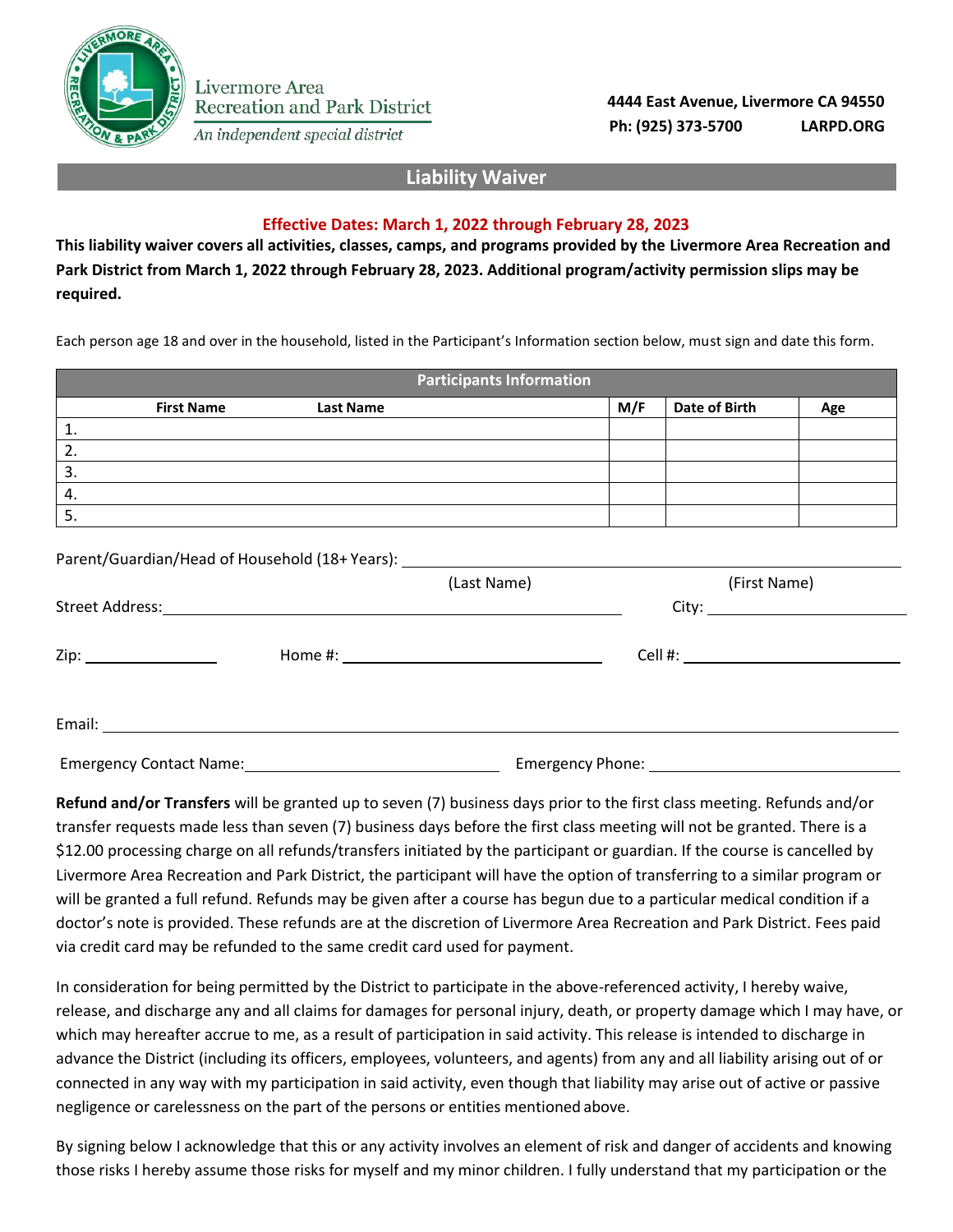participation of my minor children in any activity, class, camp, or program through the Livermore Area Recreation and Park District (LARPD), for which such Participant is registered at any time during March 1, 2022 through February 28, 2023 exposes the Participant to the risk of personal injury, death, communicable diseases, illnesses, viruses, and/or property damage. I hereby acknowledge that I am voluntarily participating in this activity, class, camp, or program and agree to assume any such risks.

To the greatest extent permitted by law, the undersigned shall hold harmless, defend and indemnify Livermore Area Recreation and Park District and its subordinate and affiliated agencies, officers, officials, employees, sponsors and volunteers (collectively "Indemnities") from and against any and all liability, loss, damage, expense and costs (including without limitations costs and fees of litigation) of every nature arising out of or in connection with the participation by any of the above-listed Participants in any activity for which such Participant is being registered, except such loss or damage which is caused by the sole negligence or willful misconduct of the Indemnities. Furthermore, I hereby agree that I, my successors and assignees will not make claim against, sue, attach the property of, or prosecute any of the Indemnities for any injury, liability, loss, damage, expense or costs arising out of or resulting from the participation by any of the above-listed Participants in any activity, class, camp, or program through the Livermore Area Recreation and Park District, for which such Participant is registered at any time during March 1, 2022 through February 28, 2023.

**Parental Guardian Consent:** If any Participant named above is a minor, I certify that I am the legal parent or guardian of the above participant or otherwise authorized to execute this form on his/her behalf that he/she is in good physical condition and I give my permission for him/her to participate in Livermore Area Recreation and Park District activities, classes, camps, and programs.

**Photographic Release:** I hereby grant permission to the LARPD to take my or the above Participant's photo while participating in LARPD activities, classes, camps, and programs to use for publicity.

**Virtual Class Release**: I hereby warrant and agree, that the conditions of the Participant's virtual class environment is safe, free from obstructions, and are suitable for participation in the activity, class, camp, and program. I further understand and agree that any material downloaded, viewed, or otherwise obtained through my participation in said activity, class, camp, or program is done at my own risk and LARPD is not responsible for any loss, alteration, corruption or other damage to my personal property, including computers, networks, and other property used as part of my participation.

A signature is required by each adult Participant on this form. One authorized parent/guardian may sign for all minors. I understand that I am authorized to sign this form on behalf of all Participants listed above.

## **I HAVE CAREFULLY READ THIS AGREEMENT, WAIVER, AND RELEASE AND FULLY UNDERSTAND ITS CONTENTS. I AM AWARE THAT THIS IS A RELEASE OF LIABILITY AND A CONTRACT BETWEEN MYSELF AND THE ABOVE DISTRICT AND I SIGN IT OF MY FREE WILL.**

|                                         |                                               | Date:                   |
|-----------------------------------------|-----------------------------------------------|-------------------------|
|                                         |                                               | Date: $\_\_$            |
| <b>Designated for LARPD Staff Below</b> |                                               |                         |
|                                         |                                               |                         |
|                                         | Date Scanned/Saved: The Scanned Saved Scanner | Filed in Household ID#: |